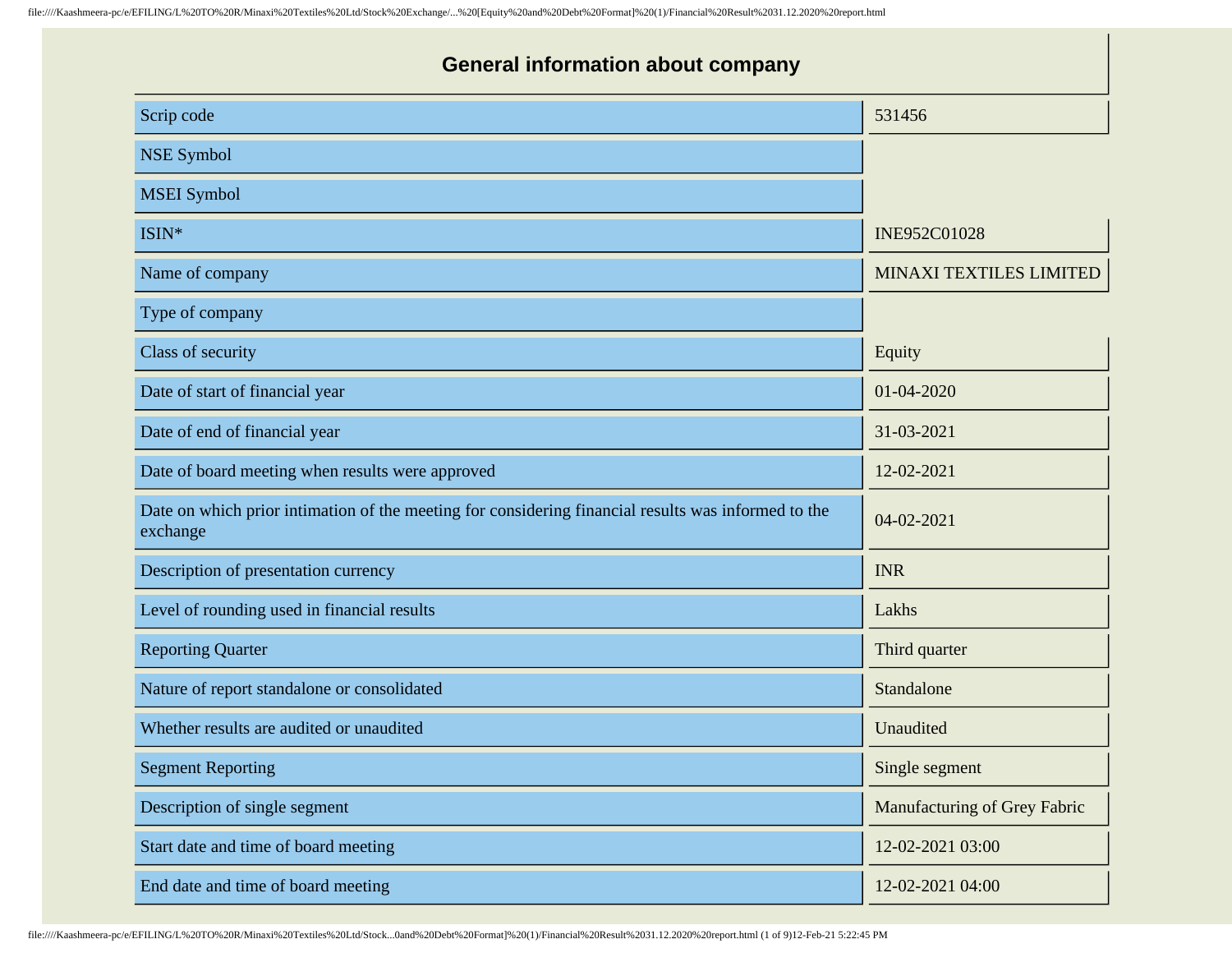| Whether cash flow statement is applicable on company                            |                |
|---------------------------------------------------------------------------------|----------------|
| Type of cash flow statement                                                     |                |
| Declaration of unmodified opinion or statement on impact of audit qualification | Not applicable |

# **Particulars** 3 months/ 6 months ended (dd-mmyyyy) Year to date figures for current period ended (dd-mm-yyyy) A Date of start of reporting period 01-10-2020 01-04-2020 01-04-2020 B Date of end of reporting period 31-12-2020 31-12-2020 31-12-2020 C Whether results are audited or unaudited Unaudited Unaudited D Nature of report standalone or consolidated Standalone Standalone Standalone **Part I Blue color marked fields are non-mandatory. For Consolidated Results, if the company has no figures for 3 months / 6 months ended, in such case zero shall be inserted in the said column. 1 Income** Revenue from operations  $473.52$   $567.44$ Other income  $5.28$  7.24 **Total income 178.8 178.8 574.68 2 Expenses** (a)  $\vert$  Cost of materials consumed  $\vert$  407.09  $\vert$  527.36 (b) Purchases of stock-in-trade  $\begin{bmatrix} 0 & 16.52 \end{bmatrix}$ (c) Changes in inventories of finished goods, work-in-progress and stock-in-trade  $\begin{bmatrix} -54.48 \\ -34.48 \end{bmatrix}$  -107.53 (d)  $\boxed{\qquad}$  Employee benefit expense  $\boxed{\qquad}$  18.24  $\boxed{\qquad}$  34.56

#### **Financial Results – Ind-AS**

file:////Kaashmeera-pc/e/EFILING/L%20TO%20R/Minaxi%20Textiles%20Ltd/Stock...0and%20Debt%20Format]%20(1)/Financial%20Result%2031.12.2020%20report.html (2 of 9)12-Feb-21 5:22:45 PM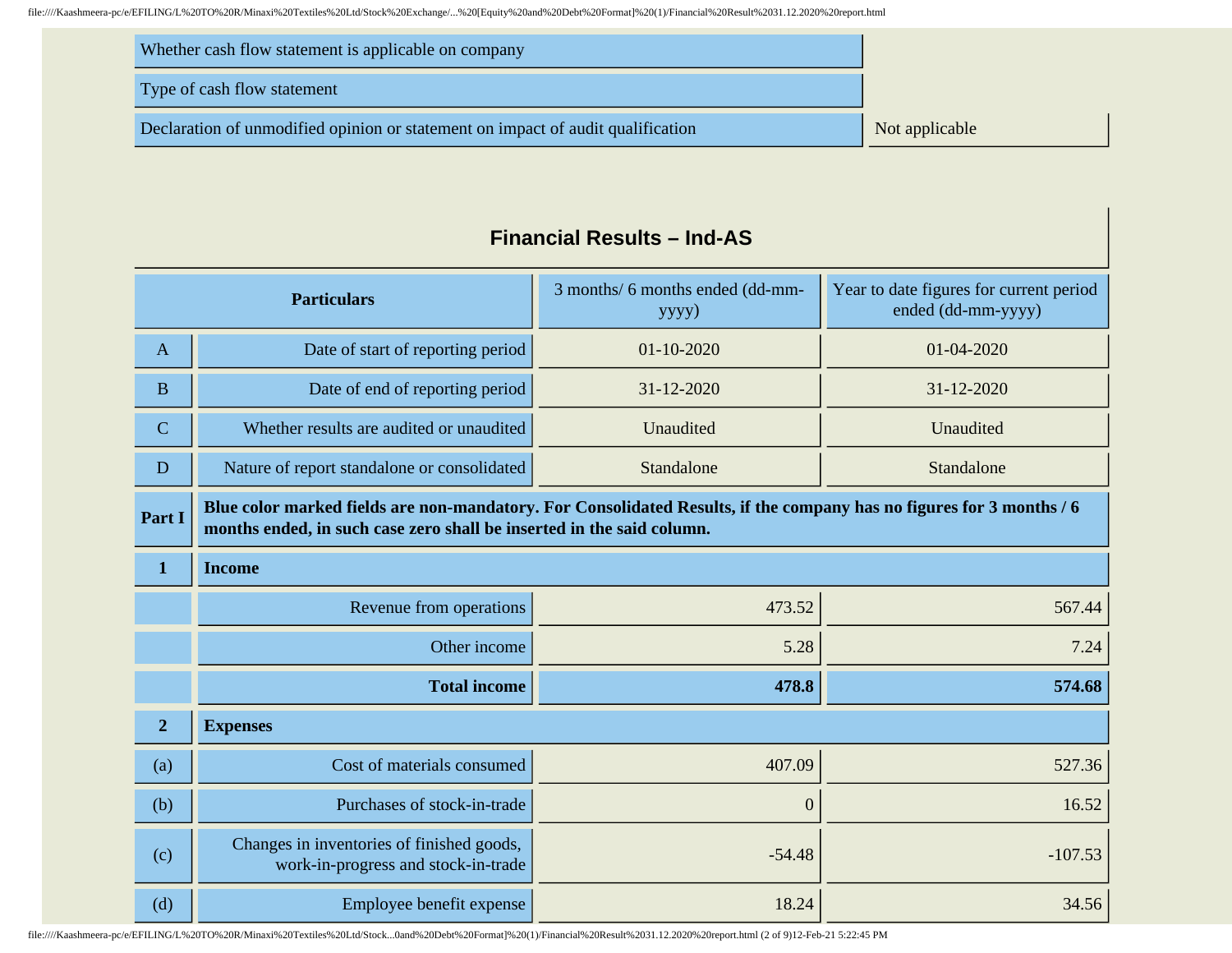| (e) | Finance costs                                       | 56.31  | 172.06 |
|-----|-----------------------------------------------------|--------|--------|
| (f) | Depreciation, depletion and amortisation<br>expense | 16.39  | 48.79  |
| (f) | <b>Other Expenses</b>                               |        |        |
|     | <b>Other Expenses</b>                               | 44.93  | 76.2   |
| 10  |                                                     |        |        |
|     | <b>Total other expenses</b>                         | 44.93  | 76.2   |
|     | <b>Total expenses</b>                               | 488.48 | 767.96 |

#### **Financial Results – Ind-AS**

| <b>Particulars</b>      |                                                                                                                                                                                               | 3 months/ 6 months ended (dd-mm-<br>yyyy) | Year to date figures for current<br>period ended (dd-mm-yyyy) |
|-------------------------|-----------------------------------------------------------------------------------------------------------------------------------------------------------------------------------------------|-------------------------------------------|---------------------------------------------------------------|
| $\mathbf{A}$            | Date of start of reporting period                                                                                                                                                             | $01-10-2020$                              | 01-04-2020                                                    |
| $\mathbf{B}$            | Date of end of reporting period                                                                                                                                                               | 31-12-2020                                | 31-12-2020                                                    |
| $\mathbf C$             | Whether results are audited or unaudited                                                                                                                                                      | Unaudited                                 | Unaudited                                                     |
| D                       | Nature of report standalone or consolidated                                                                                                                                                   | Standalone                                | Standalone                                                    |
| Part I                  | Blue color marked fields are non-mandatory. For Consolidated Results, if the company has no figures for 3 months / 6<br>months ended, in such case zero shall be inserted in the said column. |                                           |                                                               |
| $\overline{\mathbf{3}}$ | Total profit before exceptional items and<br>tax                                                                                                                                              | $-9.68$                                   | $-193.28$                                                     |
| $\overline{4}$          | <b>Exceptional</b> items                                                                                                                                                                      | $\theta$                                  | $\mathbf{0}$                                                  |
| 5                       | <b>Total profit before tax</b>                                                                                                                                                                | $-9.68$                                   | $-193.28$                                                     |
| $\overline{7}$          | <b>Tax expense</b>                                                                                                                                                                            |                                           |                                                               |
| 8                       | Current tax                                                                                                                                                                                   | 0.14                                      | 0.4                                                           |

file:////Kaashmeera-pc/e/EFILING/L%20TO%20R/Minaxi%20Textiles%20Ltd/Stock...0and%20Debt%20Format]%20(1)/Financial%20Result%2031.12.2020%20report.html (3 of 9)12-Feb-21 5:22:45 PM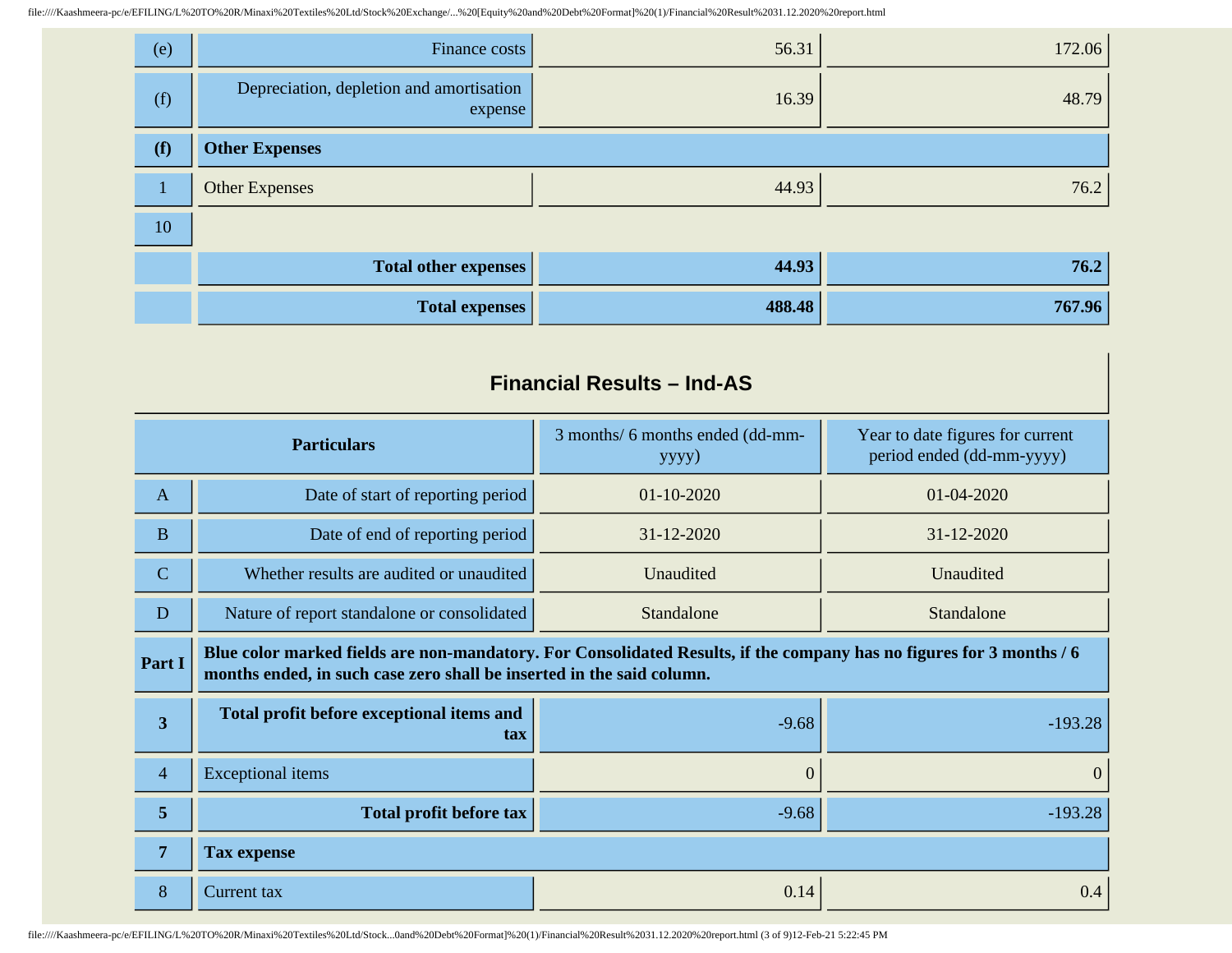| 9         | Deferred tax                                                                                                               | $-1.55$          | $-39.02$       |
|-----------|----------------------------------------------------------------------------------------------------------------------------|------------------|----------------|
| <b>10</b> | <b>Total tax expenses</b>                                                                                                  | $-1.41$          | $-38.62$       |
| 11        | Net movement in regulatory deferral account<br>balances related to profit or loss and the<br>related deferred tax movement | $\mathbf{0}$     | $\theta$       |
| 14        | <b>Net Profit Loss for the period from</b><br>continuing operations                                                        | $-8.27$          | $-154.66$      |
| 15        | Profit (loss) from discontinued operations<br>before tax                                                                   | $\mathbf{0}$     | $\mathbf{0}$   |
| 16        | Tax expense of discontinued operations                                                                                     | $\mathbf{0}$     | $\mathbf{0}$   |
| 17        | Net profit (loss) from discontinued<br>operation after tax                                                                 | $\boldsymbol{0}$ | $\mathbf{0}$   |
| 19        | Share of profit (loss) of associates and joint<br>ventures accounted for using equity method                               | $\mathbf{0}$     | $\overline{0}$ |
| 21        | Total profit (loss) for period                                                                                             | $-8.27$          | $-154.66$      |

## **Financial Results – Ind-AS**

| <b>Particulars</b> |                                                                  | 3 months/ 6 month ended (dd-mm-<br>yyyy) | Year to date figures for current<br>period ended (dd-mm-yyyy) |
|--------------------|------------------------------------------------------------------|------------------------------------------|---------------------------------------------------------------|
| A                  | Date of start of reporting period                                | $01 - 10 - 2020$                         | $01 - 04 - 2020$                                              |
| B                  | Date of end of reporting period                                  | $31 - 12 - 2020$                         | $31 - 12 - 2020$                                              |
| $\mathbf C$        | Whether results are audited or unaudited                         | Unaudited                                | Unaudited                                                     |
| D                  | Nature of report standalone or consolidated                      | Standalone                               | Standalone                                                    |
|                    | Other comprehensive income [Abstract]                            |                                          |                                                               |
| $\mathbf{1}$       | Amount of items that will not be reclassified to profit and loss |                                          |                                                               |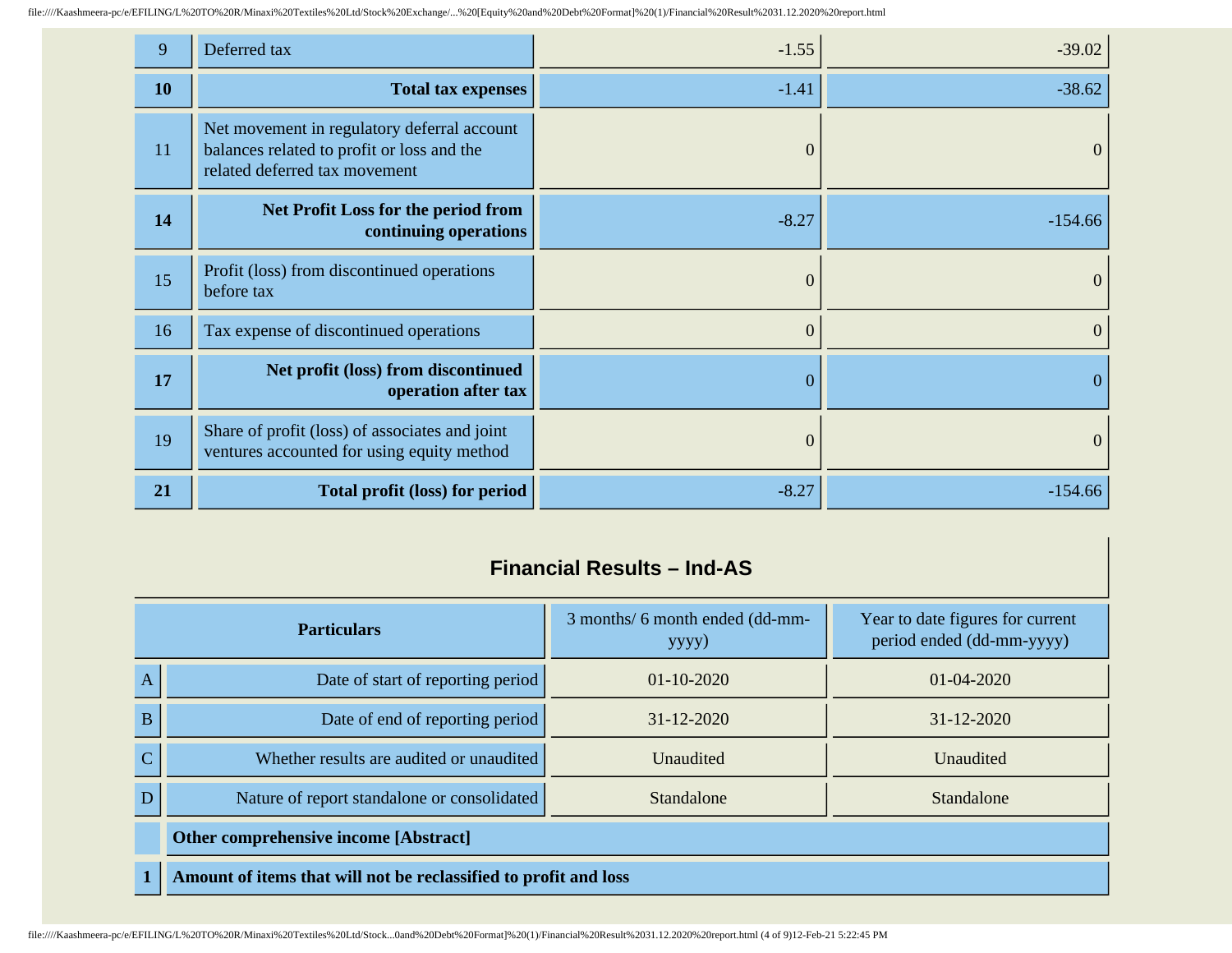|                | <b>Total Amount of items that will not be</b><br>reclassified to profit and loss |         |         |
|----------------|----------------------------------------------------------------------------------|---------|---------|
|                | Income tax relating to items that will not be<br>reclassified to profit or loss  | 0.44    | 1.33    |
| 3 <sup>1</sup> | Amount of items that will be reclassified to profit and loss                     |         |         |
|                | <b>Total Amount of items that will be reclassified</b><br>to profit and loss     |         |         |
| 4              | Income tax relating to items that will be<br>reclassified to profit or loss      |         |         |
| 5              | <b>Total Other comprehensive income</b>                                          | $-0.44$ | $-1.33$ |

# **Financial Results – Ind-AS**

| <b>Particulars</b> |                                                                                                                                                                                               | 3 months/ 6 months ended (dd-<br>$mm$ -yyyy $)$ | Year to date figures for current<br>period ended (dd-mm-yyyy) |
|--------------------|-----------------------------------------------------------------------------------------------------------------------------------------------------------------------------------------------|-------------------------------------------------|---------------------------------------------------------------|
| $\mathbf{A}$       | Date of start of reporting period                                                                                                                                                             | $01 - 10 - 2020$                                | 01-04-2020                                                    |
| $\bf{B}$           | Date of end of reporting period                                                                                                                                                               | 31-12-2020                                      | 31-12-2020                                                    |
| $\mathbf C$        | Whether results are audited or unaudited                                                                                                                                                      | Unaudited                                       | Unaudited                                                     |
| D                  | Nature of report standalone or consolidated                                                                                                                                                   | Standalone                                      | Standalone                                                    |
| Part I             | Blue color marked fields are non-mandatory. For Consolidated Results, if the company has no figures for 3 months / 6<br>months ended, in such case zero shall be inserted in the said column. |                                                 |                                                               |
| 23                 | <b>Total Comprehensive Income for the period</b>                                                                                                                                              | $-8.71$                                         | $-155.99$                                                     |
| 24                 | Total profit or loss, attributable to                                                                                                                                                         |                                                 |                                                               |
|                    | Profit or loss, attributable to owners of parent                                                                                                                                              |                                                 |                                                               |
|                    | Total profit or loss, attributable to non-controlling<br>interests                                                                                                                            |                                                 |                                                               |

file:////Kaashmeera-pc/e/EFILING/L%20TO%20R/Minaxi%20Textiles%20Ltd/Stock...0and%20Debt%20Format]%20(1)/Financial%20Result%2031.12.2020%20report.html (5 of 9)12-Feb-21 5:22:45 PM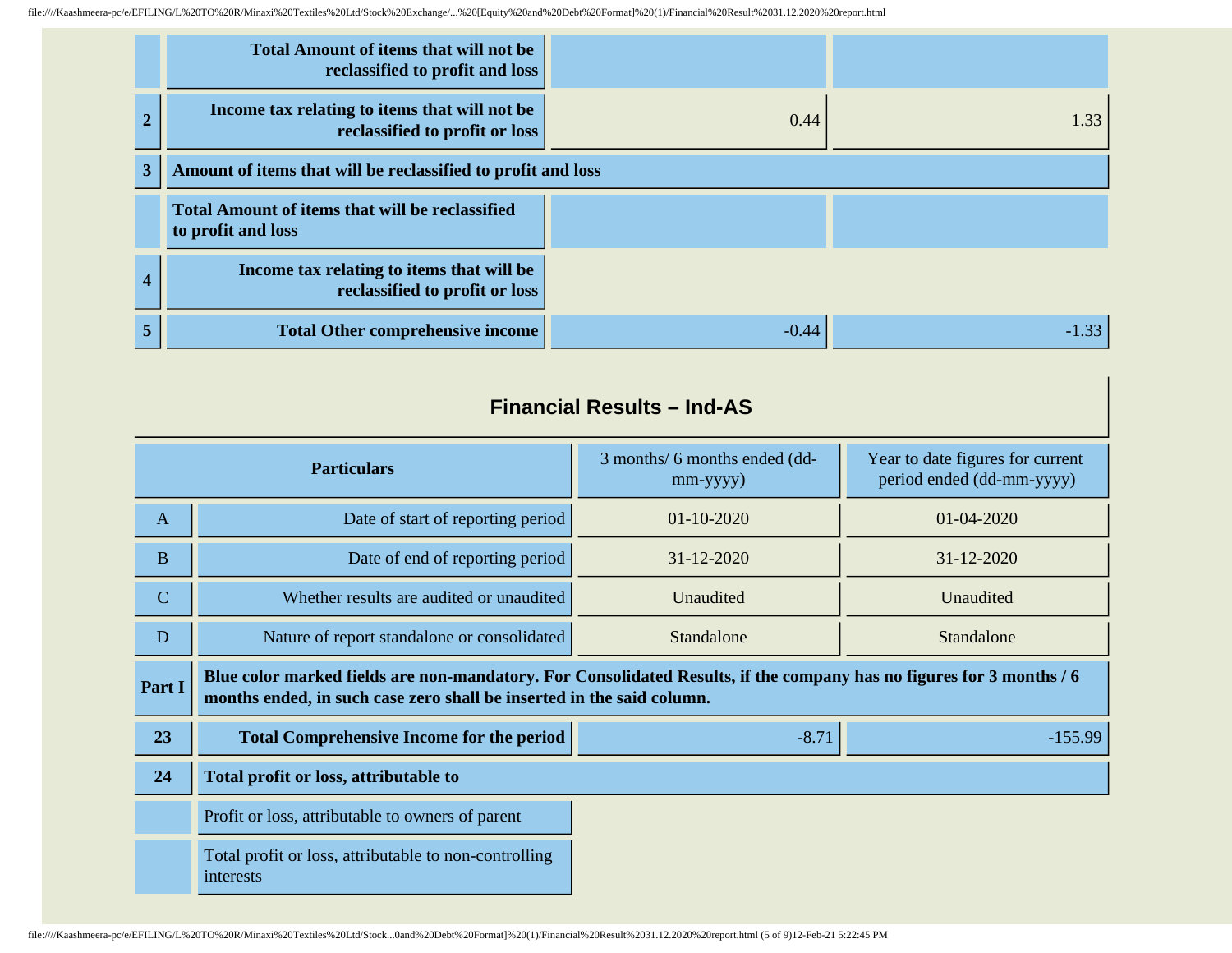| 25           | Total Comprehensive income for the period attributable to                                                  |                  |                  |
|--------------|------------------------------------------------------------------------------------------------------------|------------------|------------------|
|              | Comprehensive income for the period attributable<br>to owners of parent                                    | $\boldsymbol{0}$ | $\mathbf{0}$     |
|              | Total comprehensive income for the period<br>attributable to owners of parent non-controlling<br>interests | $\boldsymbol{0}$ | $\boldsymbol{0}$ |
| 26           | Details of equity share capital                                                                            |                  |                  |
|              | Paid-up equity share capital                                                                               | 494.16           | 494.16           |
|              | Face value of equity share capital                                                                         | 1                | 1                |
| 27           | <b>Details of debt securities</b>                                                                          |                  |                  |
| 28           | Reserves excluding revaluation reserve                                                                     |                  |                  |
| 29           | <b>Earnings per share</b>                                                                                  |                  |                  |
| $\mathbf{i}$ | Earnings per equity share for continuing operations                                                        |                  |                  |
|              | Basic earnings (loss) per share from continuing<br>operations                                              | $-0.02$          | $-0.32$          |
|              | Diluted earnings (loss) per share from continuing<br>operations                                            | $-0.02$          | $-0.32$          |
| ii           | Earnings per equity share for discontinued operations                                                      |                  |                  |
|              | Basic earnings (loss) per share from discontinued                                                          | $\boldsymbol{0}$ | $\boldsymbol{0}$ |
|              | operations                                                                                                 |                  |                  |
|              | Diluted earnings (loss) per share from<br>discontinued operations                                          | $\boldsymbol{0}$ | $\mathbf{0}$     |
| ii           | <b>Earnings per equity share</b>                                                                           |                  |                  |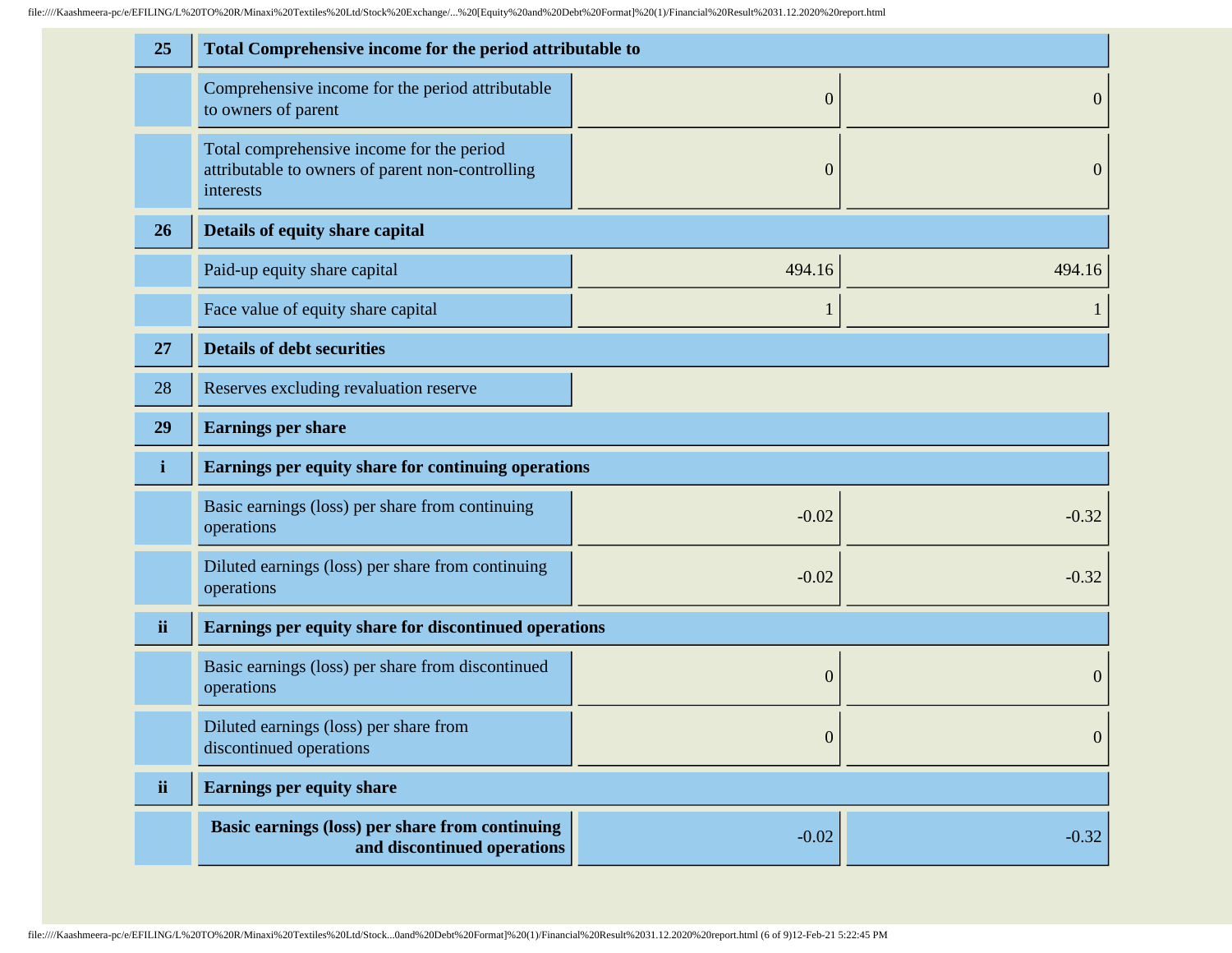|    | Diluted earnings (loss) per share from<br>continuing and discontinued operations | $-0.02$                | $-0.32$ |
|----|----------------------------------------------------------------------------------|------------------------|---------|
| 30 | Debt equity ratio                                                                |                        |         |
| 31 | Debt service coverage ratio                                                      |                        |         |
| 32 | Interest service coverage ratio                                                  |                        |         |
| 33 | <b>Disclosure of notes on financial results</b>                                  | Textual Information(1) |         |

# **Text Block**

| Textual Information(1) | 1. The above Unaudited Financial results for the quarter ended on 31st December, 2020 were reviewed by<br>the<br>Audit Committee and have been approved by the Board of Directors at its Meeting held on 12/02/2021.<br>The<br>Statutory Auditors of the Company have carried out Limited Reviewof the Statement. While placing this<br>financial results before the Board, the Managing Director and the Cheif Financial Officer has<br>issuedcertificate<br>under Regulation $33(2)(a)$ of the SEBI (LODR) Regulations, 2015.<br>2. The financial results have been prepared in accordance with the Companies (Indian Accounting<br>Standards)<br>Rules, 2015 (IND AS) prescribed under Section 133 of the Companies Act, 2013 and other accounting<br>principles generally accepted in india.<br>3. The company is engaged in single segment of business i.e. Textiles and hence only one reportable<br>operating<br>segment as per Ind AS 108 - Operating Segments.<br>4. The outbreack of Corona Virus (COVID - 19) has disrupted economic activities across the world, and our<br>production also affected due to lock-down impossed by the Government. As the economy continues to<br>remain highly uncertain, the management is regularly monitoring the impactof Covid-19 on its business<br>and<br>other area like customers, supply chain, employees, recoverability of receivables and Inventories.<br>5. The figure for the quarter/corresponding previous quarter have been regrouped and/or rearranged<br>wherever considered necessary. |
|------------------------|---------------------------------------------------------------------------------------------------------------------------------------------------------------------------------------------------------------------------------------------------------------------------------------------------------------------------------------------------------------------------------------------------------------------------------------------------------------------------------------------------------------------------------------------------------------------------------------------------------------------------------------------------------------------------------------------------------------------------------------------------------------------------------------------------------------------------------------------------------------------------------------------------------------------------------------------------------------------------------------------------------------------------------------------------------------------------------------------------------------------------------------------------------------------------------------------------------------------------------------------------------------------------------------------------------------------------------------------------------------------------------------------------------------------------------------------------------------------------------------------------------------------------------------------------------|
|                        | 6. The company has imported several machineries in the earlier years under EPCG and saved the custom                                                                                                                                                                                                                                                                                                                                                                                                                                                                                                                                                                                                                                                                                                                                                                                                                                                                                                                                                                                                                                                                                                                                                                                                                                                                                                                                                                                                                                                    |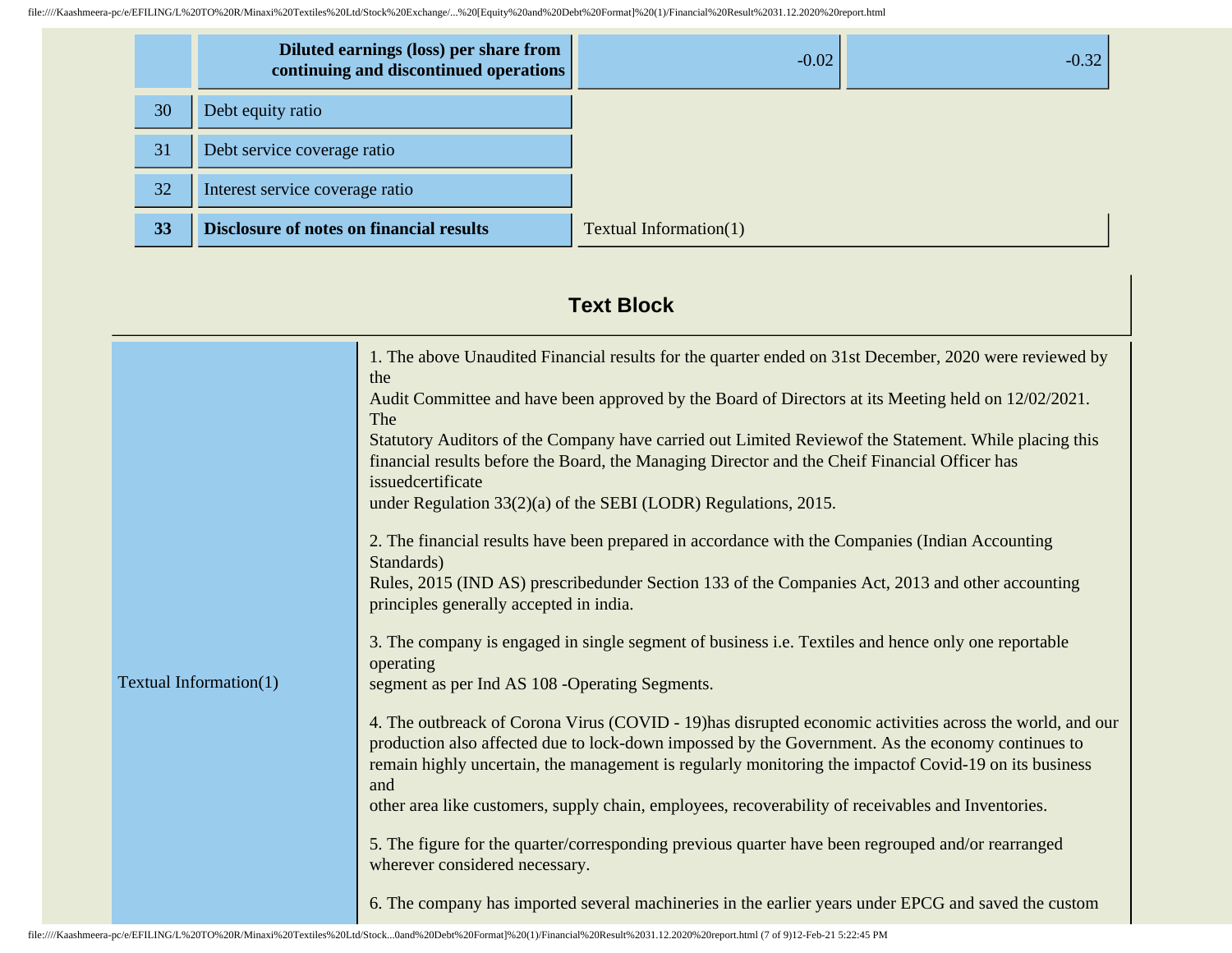|  | duty<br>amounting to Rs. 326.72 lakhs. As per the applicable rules and regulations, the company is required to                |
|--|-------------------------------------------------------------------------------------------------------------------------------|
|  | fulfill                                                                                                                       |
|  | export obligations against the duty saved. The management of the company is in process of fulfilling the<br>export obligation |

#### **Format for Reporting Segmenet wise Revenue, Results and Capital Employed along with the company results**

| <b>Particulars</b>                          |                                                                        | 3 months/ 6 month ended (dd-mm-yyyy) | Year to date figures for current period<br>ended (dd-mm-yyyy) |  |
|---------------------------------------------|------------------------------------------------------------------------|--------------------------------------|---------------------------------------------------------------|--|
| Date of start of reporting period           |                                                                        | $01 - 10 - 2020$                     | 01-04-2020                                                    |  |
| Date of end of reporting period             |                                                                        | 31-12-2020                           | 31-12-2020                                                    |  |
| Whether accounts are audited or unaudited   |                                                                        | Unaudited                            | Unaudited                                                     |  |
| Nature of report standalone or consolidated |                                                                        | Standalone                           | Standalone                                                    |  |
| 1                                           | <b>Segment Revenue (Income)</b>                                        |                                      |                                                               |  |
|                                             | (net sale/income from each segment should be disclosed)                |                                      |                                                               |  |
|                                             | <b>Total Segment Revenue</b>                                           |                                      |                                                               |  |
|                                             | <b>Less: Inter segment revenue</b>                                     |                                      |                                                               |  |
|                                             | <b>Revenue from operations</b>                                         |                                      |                                                               |  |
| $\boldsymbol{2}$                            | <b>Segment Result</b>                                                  |                                      |                                                               |  |
|                                             | Profit $(+)$ / Loss $(-)$ before tax and interest from each segment    |                                      |                                                               |  |
|                                             | <b>Total Profit before tax</b>                                         |                                      |                                                               |  |
|                                             | i. Finance cost                                                        |                                      |                                                               |  |
|                                             | ii. Other Unallocable Expenditure net off<br><b>Unallocable income</b> |                                      |                                                               |  |

file:////Kaashmeera-pc/e/EFILING/L%20TO%20R/Minaxi%20Textiles%20Ltd/Stock...0and%20Debt%20Format]%20(1)/Financial%20Result%2031.12.2020%20report.html (8 of 9)12-Feb-21 5:22:45 PM